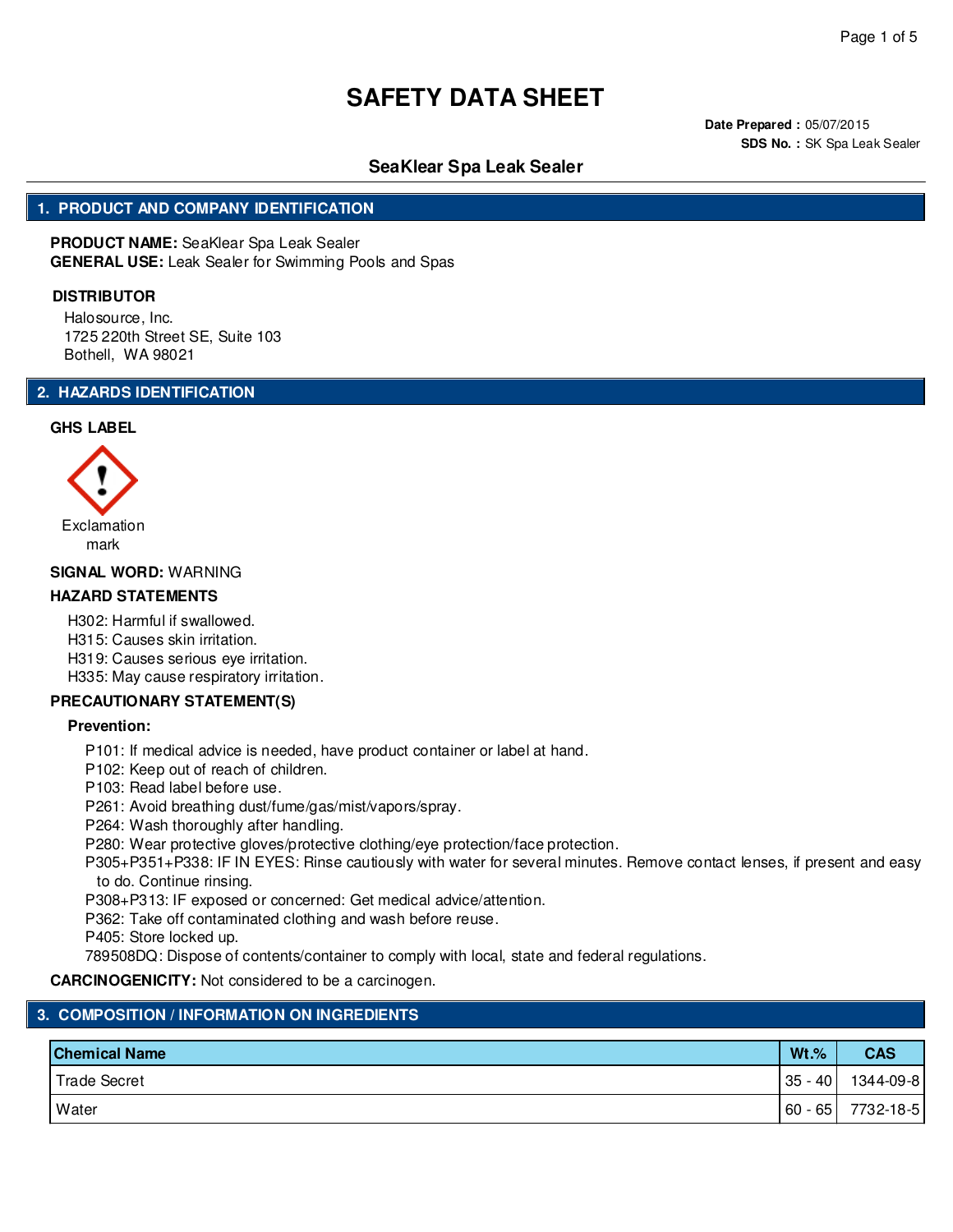**Date Prepared :** 05/07/2015 **SDS No. :** SK Spa Leak Sealer

## **SeaKlear Spa Leak Sealer**

#### **4. FIRST AID MEASURES**

- **EYES:** Immediately flush eyes with plenty of water for at least 15 minutes, forcibly holding eyelids apart to ensure complete irrigation of all eye and lid tissues. Washing eyes within several seconds is essential to achieve maximum effectiveness. Remove contact lenses, if present and easy to do. Continue rinsing. GET MEDICAL ATTENTION IMMEDIATELY.
- **SKIN:** Immediately wash skin with soap and plenty of water. Remove contaminated clothing. Get medical attention if symptoms occur. Wash clothing before reuse.
- **INGESTION:** Do not induce vomiting; immediately call for medical help. Drink copious amounts of water and provide fresh air. GET MEDICAL ATTENTION IMMEDIATELY.
- **INHALATION:** Remove victim from contaminated area. Give oxygen if needed. Obtain medical attention if irritation of respiratory tract occurs.

#### **SIGNS AND SYMPTOMS OF OVEREXPOSURE**

**EYES:** Direct contact may cause severe irritation, pain and burns, possibly severe, and permanent damage, including blindness. The full extent of the injury may not be immediately apparent.

**SKIN:** Direct contact may cause severe irritation, pain and burns.

**INGESTION:** Likely to be corrosive to mucous membranes and the gastrointestinal tract.

- **INHALATION:** May cause severe irritation of the respiratory tract with couging, choking, pain and possibly burns of the mucous membranes. In some cases, pulmonary edema and/or pneumonia may develop, either immediately or more often within 72 hours. Symptoms may include tightness in the chest, dyspnea, frothy sputum, cyanoisis and dizziness.
- **NOTES TO PHYSICIAN:** Treat symptomatically and supportively. No specific antidote. NOTE: The absence of visible signs or symptoms of burns does NOT reliably exclude the presence of actual tissue damage.

**ADDITIONAL INFORMATION:** When medical attention or treatment is needed, have product container or label at hand.

#### **5. FIRE FIGHTING MEASURES**

**EXTINGUISHING MEDIA:** CO2, extinguishing powder, or water spray. Fight larger fires with water spray or alcohol resistant foam.

**FIRE FIGHTING PROCEDURES:** Move container away from fire if it can be done without risk. Avoid inhalation of material or combustion by-products. Stay upwind and keep out of low areas.

**COMMENTS:** Avoid contaminating waterways.

#### **6. ACCIDENTAL RELEASE MEASURES**

- **GENERAL PROCEDURES:** Isolate area. Keep unnecessary personnel away. Keep out of low areas. Ventilate closed spaces before entering. Use appropriate personal protection equipment (PPE). Handle in accordance with good industrial hygiene and safety practices.
- **COMMENTS:** Absorb and/or contain spills with liquid-binding material like sand, diatomite, acid binders, universal binders or sawdust to soak up the product and place into a container for later disposal. Ensure adequate ventilation. NOTE: This product dries to form a glass film which can easily cut skin. Wet material is slippery under foot.

Prevent further leakage or spillage if safe to do so. Dilute with plenty of water. Do not allow to enter sewers/surface or ground water.

#### **7. HANDLING AND STORAGE**

- **HANDLING:** Open container with care. Avoid contact with skin and eyes. Ensure good ventilation. Prevent formation of aerosols. Wash thoroughly after handling.
- **STORAGE:** Keep container tightly sealed. Keep separated from incompatible substances. Do not store in aluminum containers, as flammable hydrogen gas may be generated. Avoid prolonged storage above 140 deg F.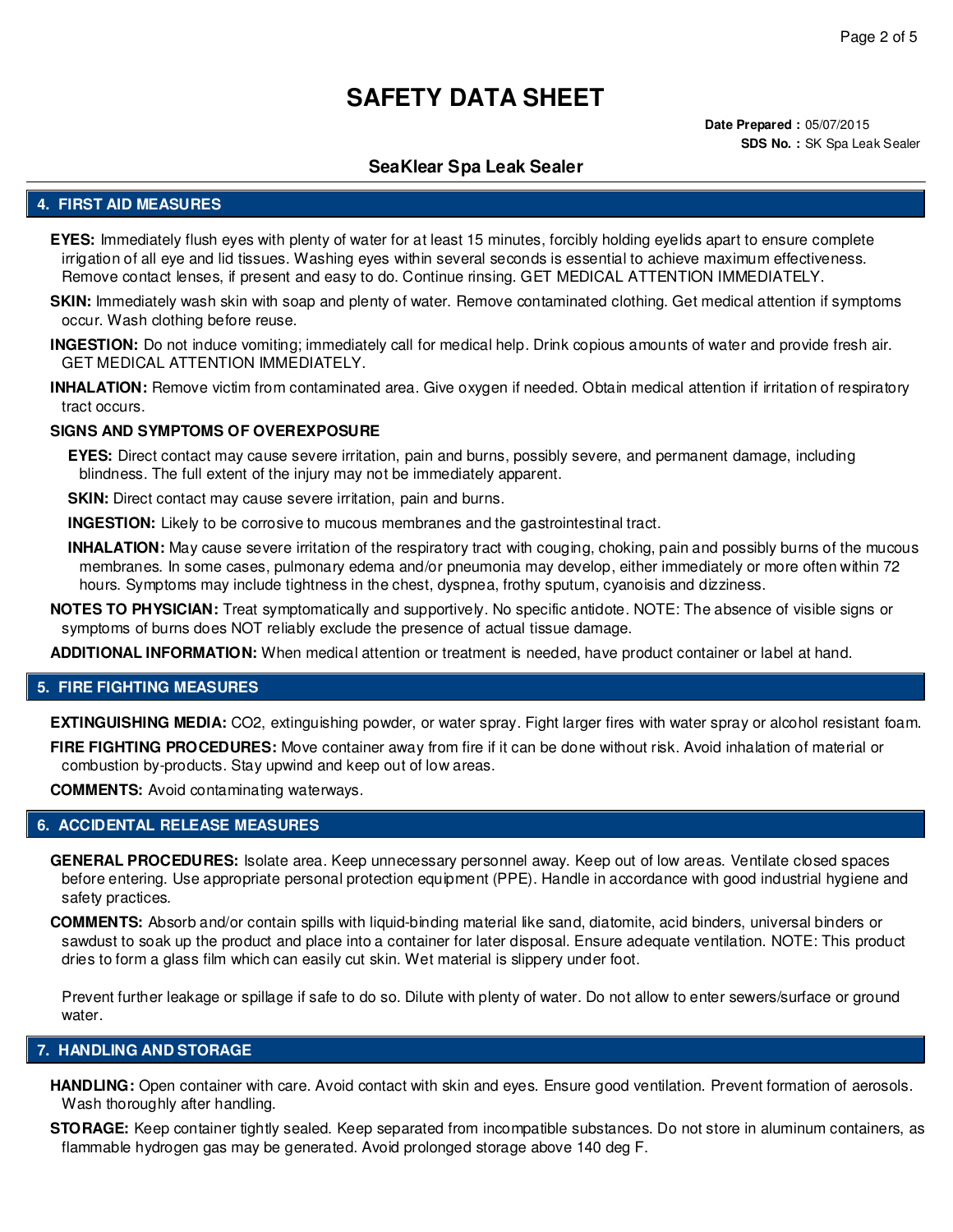**Date Prepared :** 05/07/2015 **SDS No. :** SK Spa Leak Sealer

## **SeaKlear Spa Leak Sealer**

## **8. EXPOSURE CONTROLS / PERSONAL PROTECTION**

#### **EXPOSURE GUIDELINES**

| OSHA HAZARDOUS COMPONENTS (29 CFR1910.1200) |            |                 |                   |                  |                        |                    |                   |
|---------------------------------------------|------------|-----------------|-------------------|------------------|------------------------|--------------------|-------------------|
|                                             |            |                 |                   |                  | <b>EXPOSURE LIMITS</b> |                    |                   |
|                                             |            | <b>OSHA PEL</b> |                   | <b>ACGIH TLV</b> |                        | <b>SupplierOEL</b> |                   |
| <b>Chemical Name</b>                        |            | ppm             | mg/m <sup>3</sup> | ppm              | mg/m <sup>3</sup>      | ppm                | mg/m <sup>3</sup> |
| <b>Trade Secret</b>                         | <b>TWA</b> | $[1]$           | $[1]$             | $[1]$            | $[1]$                  |                    | $2 \text{ mg/m}$  |
| <b>Footnotes:</b><br>1. Not established.    |            |                 |                   |                  |                        |                    |                   |

**ENGINEERING CONTROLS:** Mechanical ventilation is sufficient under normal conditions.

#### **PERSONAL PROTECTIVE EQUIPMENT**

**EYES AND FACE:** Chemical goggles or safety glasses.

**SKIN:** Wear suitable protective clothing to minimize skin contact.

**RESPIRATORY:** If irritation is experienced, use respiratory filter device.

**OTHER USE PRECAUTIONS:** Do not eat, drink or smoke. Avoid contact with the eyes and skin. Immediately remove contaminated clothing. Wash hands before breaks and after handling.

## **9. PHYSICAL AND CHEMICAL PROPERTIES**

**PHYSICAL STATE:** Liquid **ODOR:** Slight. **COLOR:** Clear to opaque. **pH:** 11.0 to 11.4 **VAPOR PRESSURE:** Not Applicable **BOILING POINT:**  $>$  (214 $\degree$ F) to (216 $\degree$ F) **FREEZING POINT:** (30°F) **MELTING POINT:** < 0°C **SOLUBILITY IN WATER:** 100% **SPECIFIC GRAVITY:** 1.5

## **10. STABILITY AND REACTIVITY**

**REACTIVITY:** No reactions known.

**HAZARDOUS POLYMERIZATION: Will not occur.** 

**STABILITY:** Stable under normal conditions. Prolonged contact with incompatible metals may produce flammable hydrogen gas.

**CONDITIONS TO AVOID:** Prolonged storage above 140 deg F. Contact with acids will cause gelling and evolution of heat.

**POSSIBILITY OF HAZARDOUS REACTIONS:** None known.

**HAZARDOUS DECOMPOSITION PRODUCTS:** Oxides of sodium, water.

**INCOMPATIBLE MATERIALS:** Acids, prolonged contact with aluminum, brass, bronze, copper, lead, tin, zinc or other alkali sensitive metals or alloys.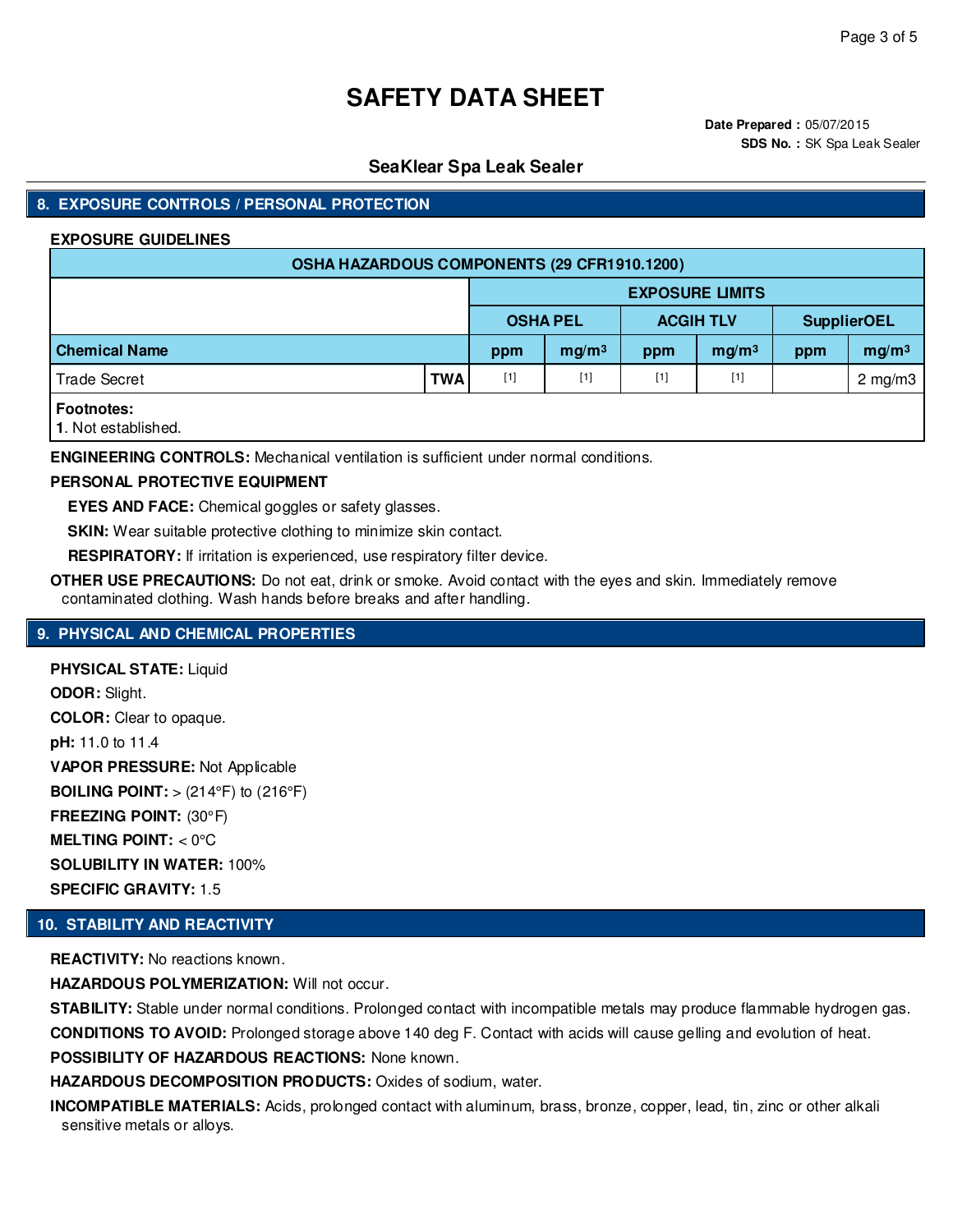**Date Prepared :** 05/07/2015 **SDS No. :** SK Spa Leak Sealer

## **SeaKlear Spa Leak Sealer**

#### **11. TOXICOLOGICAL INFORMATION**

### **ACUTE**

**DERMAL LD50:** 4640 mg/kg (rabbit)

**ORAL LD50:** 1153 mg/kg (rat)

**INHALATION LC50:** This product is alkaline. Exposure to alkaline solutions may result in irritation to severe burns depending on the concentration and duration of exposure.

**EYE EFFECTS:** Irritating to eyes.

**SKIN EFFECTS: Irritant to skin and mucous membranes.** 

**COMMENTS:** None available.

#### **12. ECOLOGICAL INFORMATION**

**Notes:** Expected to be practically non-toxic to aquatic life.

**COMMENTS:** Water hazard class 1 (Self-assessment): Slighlty hazardous for water. Do not allow undiliuted product or large quantities of it to reach ground water, water course or sewage system.

#### **13. DISPOSAL CONSIDERATIONS**

**DISPOSAL METHOD:** Dispose of in accordance with applicable local, state, and federal regulations.

#### **14. TRANSPORT INFORMATION**

#### **DOT (DEPARTMENT OF TRANSPORTATION)**

**PROPER SHIPPING NAME:** Not Regulated.

## **15. REGULATORY INFORMATION**

## **UNITED STATES**

### **SARA TITLE III (SUPERFUND AMENDMENTS AND REAUTHORIZATION ACT)**

**FIRE:** No **PRESSURE GENERATING:** No **REACTIVITY:** No **ACUTE:** Yes **CHRONIC:** No

**313 REPORTABLE INGREDIENTS:** Not regulated.

**TSCA (TOXIC SUBSTANCE CONTROL ACT)**

**TSCA REGULATORY:** All components are listed on the TSCA Inventory.

#### **OCCUPATIONAL SAFETY AND HEALTH ADMINISTRATION (OSHA)**

**29 CFR1910.119---PROCESS SAFETY MANAGEMENT OF HIGHLY HAZARDOUS CHEMICALS:** Corrosive to eyes. **STATES WITH SPECIAL REQUIREMENTS**

| <b>Chemical Name</b> | <b>Requirements</b>                                                                                                                 |
|----------------------|-------------------------------------------------------------------------------------------------------------------------------------|
| Trade Secret         | New Jersey Worker and Community Right to Know:<br>Reporting Requirement: Sodium Silicate 1344-09-8 20-49%<br>Water 7732-18-5 51-80% |
|                      | Pennsylvania Right to Know:<br>Reporting Requirement: Sodium Silicate 1344-09-8 20-49%<br>Water 7732-18-5 51-80%                    |